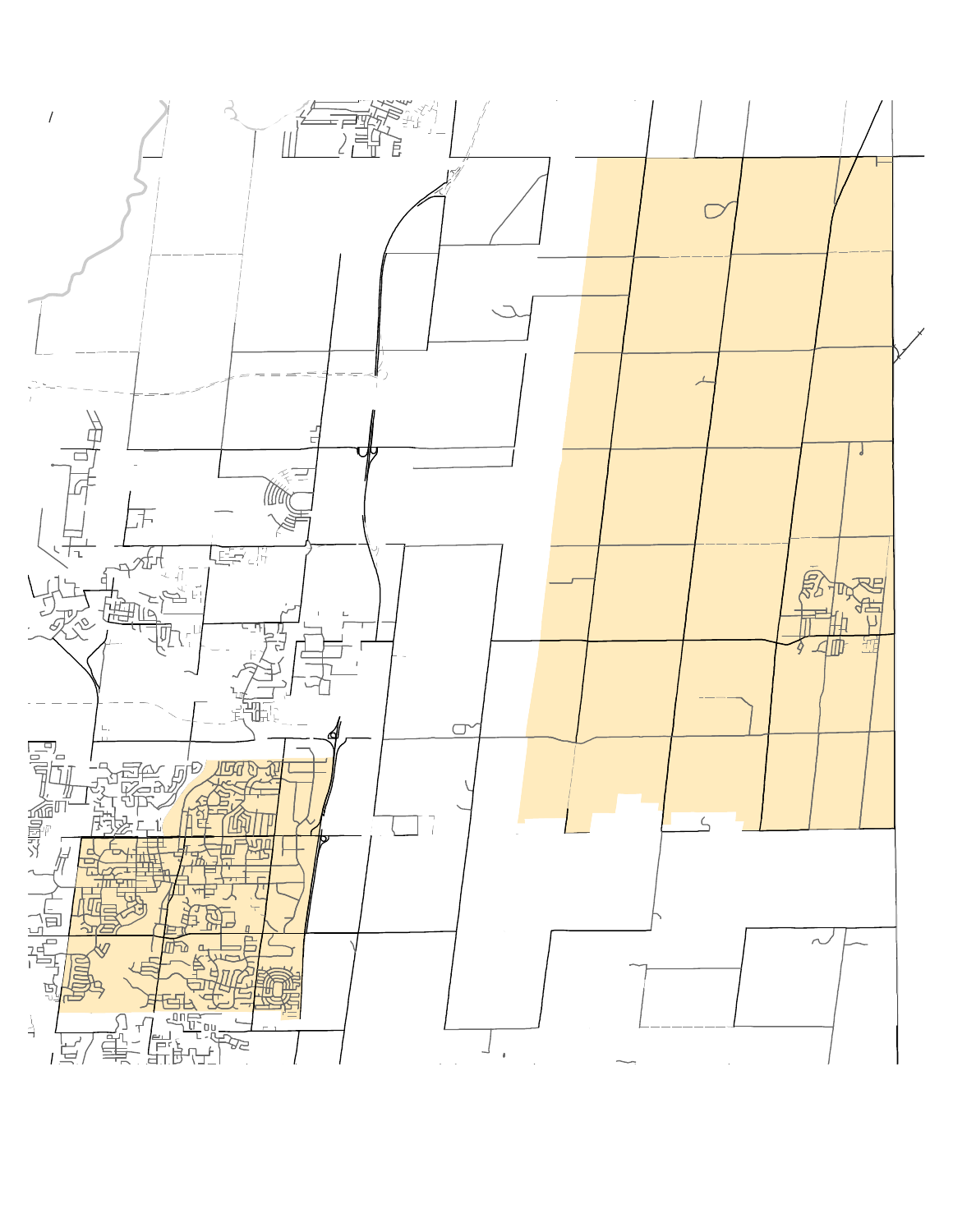

**Prince Charles PS (Section A), Town of Newmarket** (French Immersion Primary Dual Track)



Produced by Planning & Property Development Services, Copyright © YRDSB, Copyright © Base Map layers from Region of York, 2019